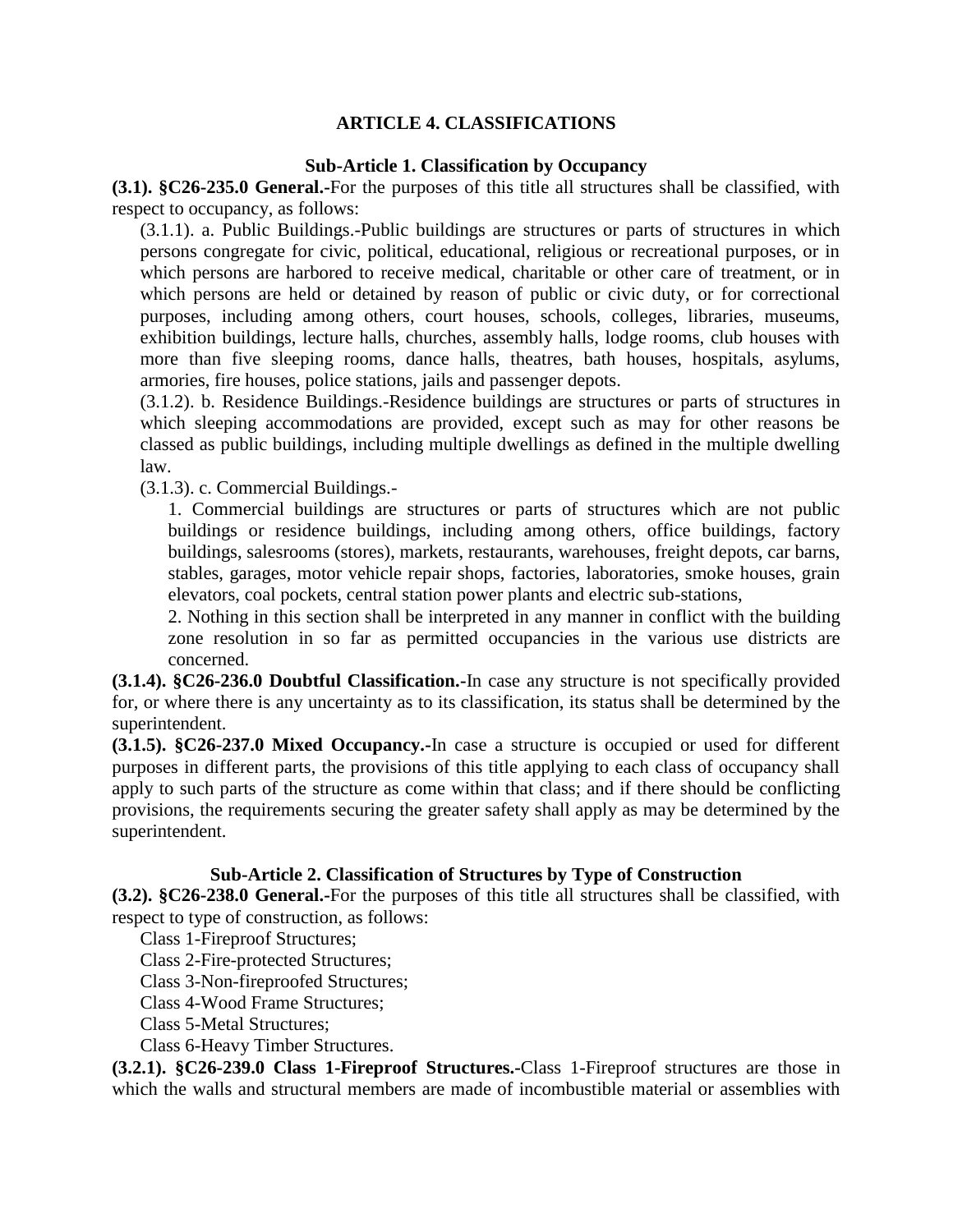the following minimum fire resistive ratings: four hours for exterior walls (except panel walls, and exterior bearing walls in private dwellings thirty-five feet or less in height), fire walls, party walls, piers, columns, other structural members which carry walls (except lintels) and girders carrying columns; three hours for other girders, fire partitions, floors including the beams and girders, beams, roofs and floor fillings, and required stairway enclosures other than in schools and schools and structures less than one hundred feet in height; two hours for exterior panel walls in all structures and exterior bearing walls in private dwellings thirty-five feet or less in height and required stairway enclosures in schools and structures less than one hundred feet in height. Permanent interior partitions shall be constructed of incombustible materials. The degree of fire resistance of other construction features in fireproof structures and the materials acceptable for the purpose shall be in accordance with the provisions of article eleven of this title.

**(3.2.2). §C26-240.0 Class 2.-**Fire-protected structures are those in which the walls and structural members are made of incombustible materials or assemblies with the following minimum fire resistive ratings: three hours for bearing walls and exterior walls (except panel walls and bearing walls in residence structures not exceeding 35 feet in height), structural members in walls or which support walls or columns, interior columns in public and commercial structures, shafts (except as otherwise provided in this section and section C26-646.0), and the floor above the cellar or basement (except in residence structures not exceeding 35 feet in height); two hours for all required stairway enclosures, for interior columns in residence structures, for shaft enclosures in residence structures less than 50 feet in height (except as otherwise provided in section C26- 646.0) and for bearing walls in residence structures not exceeding 35 feet in height; one and onehalf hours for the roof and all floors other than that above the cellar or basement, except that in residence structures not exceeding 35 feet in height all floors and the roof may be one hour; one hour for exterior panel walls, except that in structures other than private dwellings where openings are required to be protected, the fire resistive rating of exterior panel walls shall be two hours. Permanent interior partitions shall be constructed of materials or assemblies having a fire resistive rating of one hour. The degree of fire resistance of other construction features in fireprotected structures and the materials acceptable for the purpose shall be in accordance with article eleven, fire resistive construction.

#### **(3.2.3). §C26-241.0 Class 3-Non-fireproof Structures.-**

a. Class 3, non-fireproof structures are those which are made of incombustible materials or assemblies of materials inadequate to meet the fire resistive rating requirements of class 1 or class 2 structures, or in which the exterior walls are of masonry or reinforced concrete and the interior framing is partly or wholly of wood or unprotected iron or steel. The exterior walls of such structures shall be made of incombustible materials or assemblies of materials with a fire resistive rating of at least one hour when walls are nonbearing, two hours when walls are non-bearing and protection of openings is required and three hours when they are bearing walls; the floor above the cellar or basement and columns below such floors shall be constructed of incombustible materials or assemblies of materials having a fire resistive rating of three hours (except in residence structures three stories and basement or less in height and in other structures not over four stories or forty feet in height); shafts and required stairway enclosures shall be made of incombustible materials or assemblies having a fire resistive rating of at least two hours (except that in structures not over four stories or forty feet in height such shafts and required stairway enclosures may be made of incombustible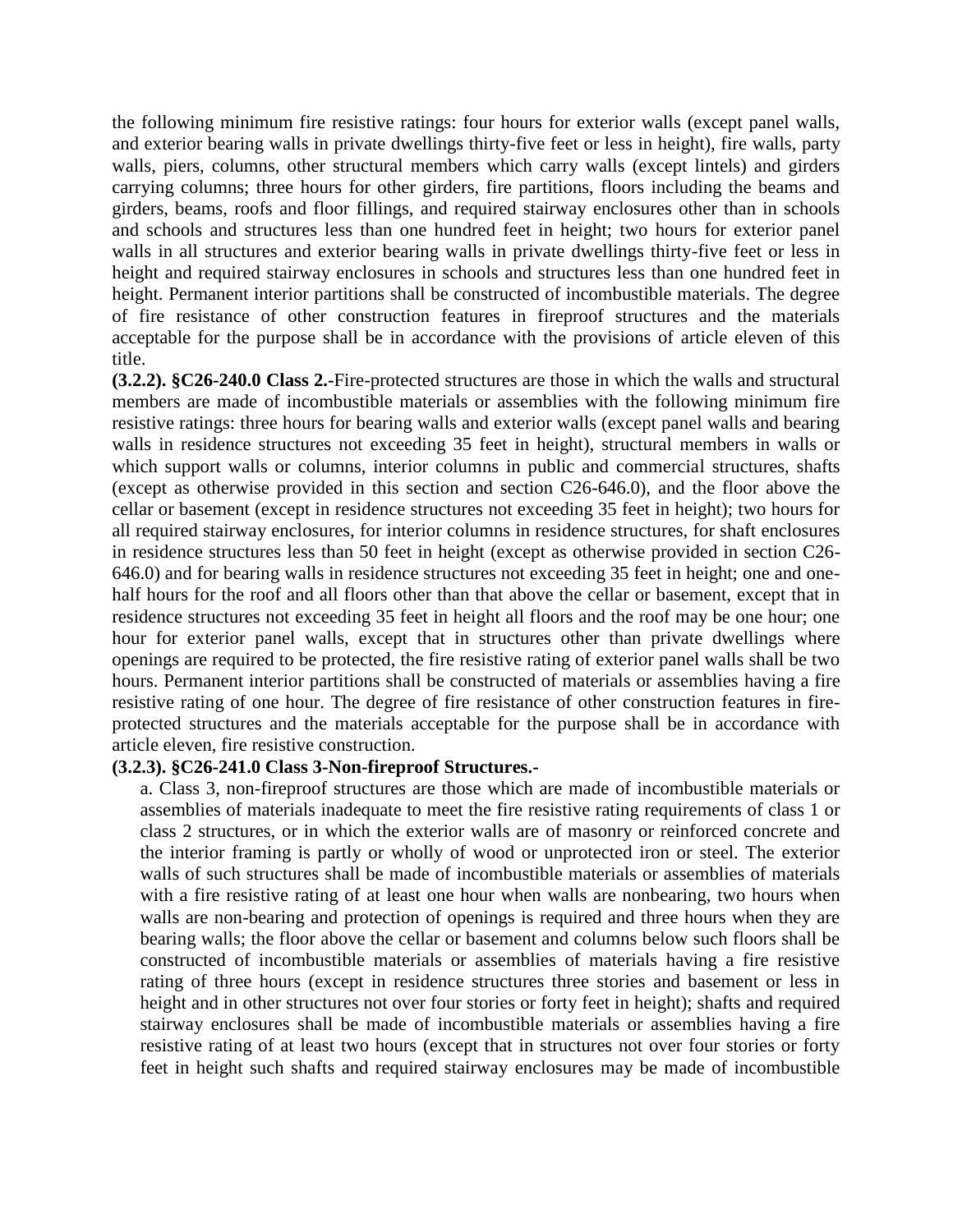materials or assemblies having a fire resistive rating of at least one hour). The exterior walls if of masonry shall he as provided in sections C26-412.0 through C26-467.0.

b. This section shall not be construed as applying to private dwellings of forty feet and four stories or less in height (except as to exterior walls).

c. Exterior walls of private dwellings of class 3, non-fireproof construction may be constructed of incombustible material having a fire resistive rating of at least one hour, provided, the building does not exceed one story in height and that the building is separated by at least four feet from any lot line and from any other building.

Exterior walls of central station power generating plants where located at least 30 feet distant from common lot line may be of incombustible materials without specified fire resistive and may have interior steel without fireproofing.

**(3.2.4). §C26-242.0 Class 4-Wood Frame Structures.-**Class 4-Wood frame structures are those structures in which the structural parts and materials are of wood or other combustible materials, or are dependent upon a wood frame for support, including construction having an incombustible veneer or an incombustible covering such as corrugated iron or corrugated asbestos cement composition sheets. All columns, footings or other supports of the first floor framing shall be of incombustible materials.

**(3.2.5). §C26-243.0 Class 5-Metal or Fireproofed (fire-retardant pressure impregnated) Wood Structures.-**Class 5-Metal or fireproofed (fire-retardant pressure impregnated) wood structures are those structures in which the structural frame work is of metal or fireproofed (fireretardant pressure impregnated) wood and in which the walls are of metal, flat or corrugated cement asbestos composition sheets or of incombustible material other than masonry, and which are without sufficient fire resistive protection to withstand the fire tests required for the other classes of structures, and in which the roofs are of incombustible material or of fireproofed (fireretardant pressure impregnated) wood.

Fireproofed (fire-retardant pressure impregnated) wood must meet the performance test requirements as specified in paragraph C26-331.0 to C26-339.0 inclusive.

All fireproofed (fire-retardant pressure impregnated) wood shall be clearly identified by impressing on both faces the type and grade of treatment and name of manufacturer.

The thickness of fireproofed structural lumber shall be the same as that specified for untreated lumber. Fireproofed wood shall not be exposed to the weather.

# **(3.2.6). §C26-244.0 Class 6-Heavy Timber Construction.-**

a. Class 6-Heavy timber construction structures are those structures in which: the exterior walls are of masonry or reinforced concrete with a fire resistive rating of at least three hours and the interior framing above grade floor is of wood structural members having no beam or girder less than six inches in the least dimension and not less than ten inches in depth and wood posts or columns not less than eight inches in any dimension; floors are of splined or tongued and grooved plank not less than three inches in thickness covered with one inch flooring laid crosswise or diagonal or of planks at least four inches thick set on edge close together with broken joints and spiked at intervals of not more than eighteen inches.

b. Shafts and required stairways shall be enclosed in materials or assemblies having a fire resistive rating of at least two hours.

c. Wherever structural steel is used, it shall be protected as prescribed for similar uses under section C26-240.0.

d. The construction of the floor immediately over the basement or cellar and all floor construction below it, including columns, shall be as prescribed in section C26-240.0.